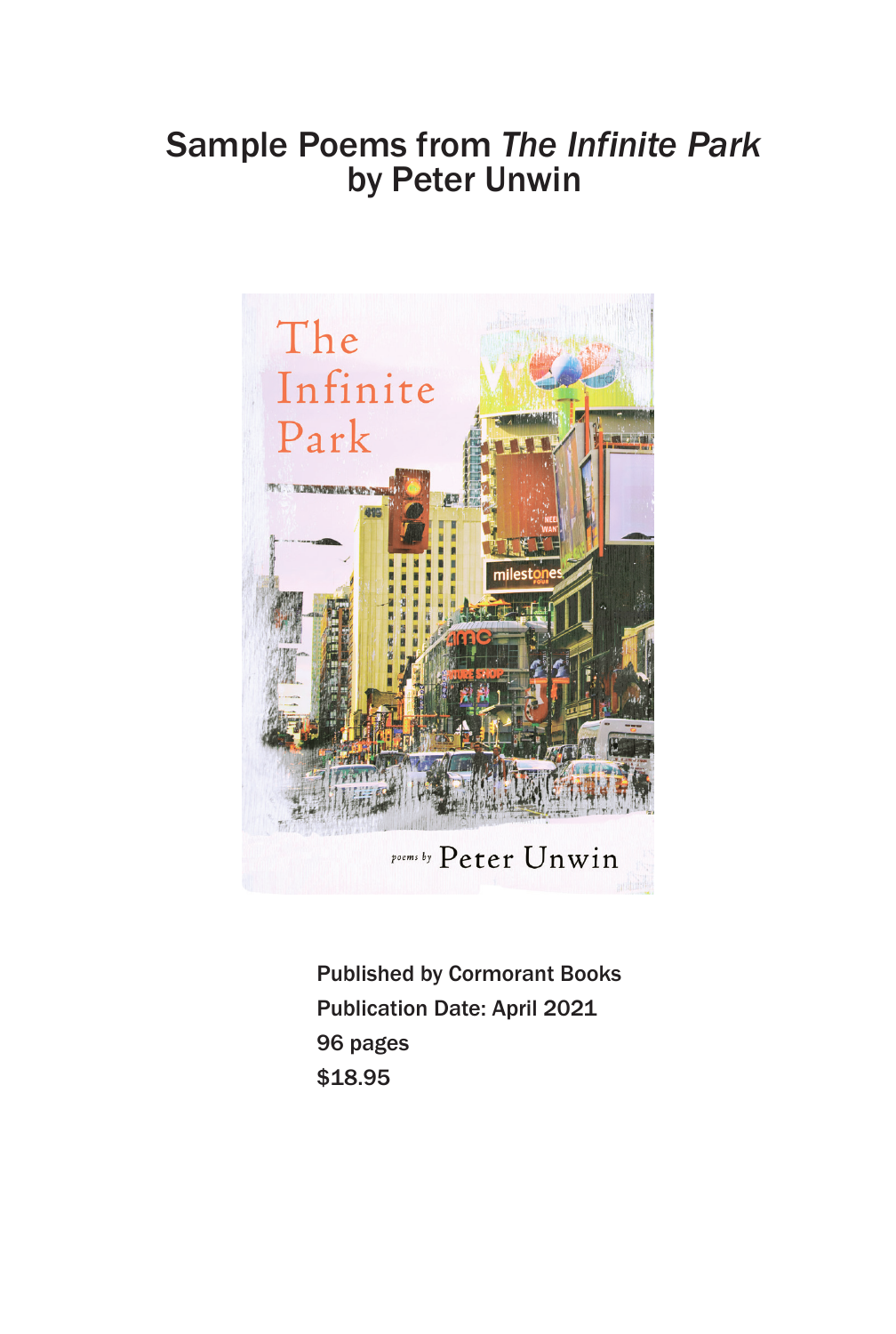## WITHOUT YOU

I'm afraid that without you the cat will get out of the bag. The horse will escape the barn and the bats will exit hell in a hurry. Without you I'm afraid that a journey of a million miles will be reduced

to something we do one step at a time and that no amount of rainwater will make the garden grow again. Please promise not to take up residence in that neighbourhood no one comes back from.

The rents are out of whack there and children are not allowed to holler in the hallways. Please attend to me where I live in this run-down house. At least here there is still room to hide the dirt beneath the carpets.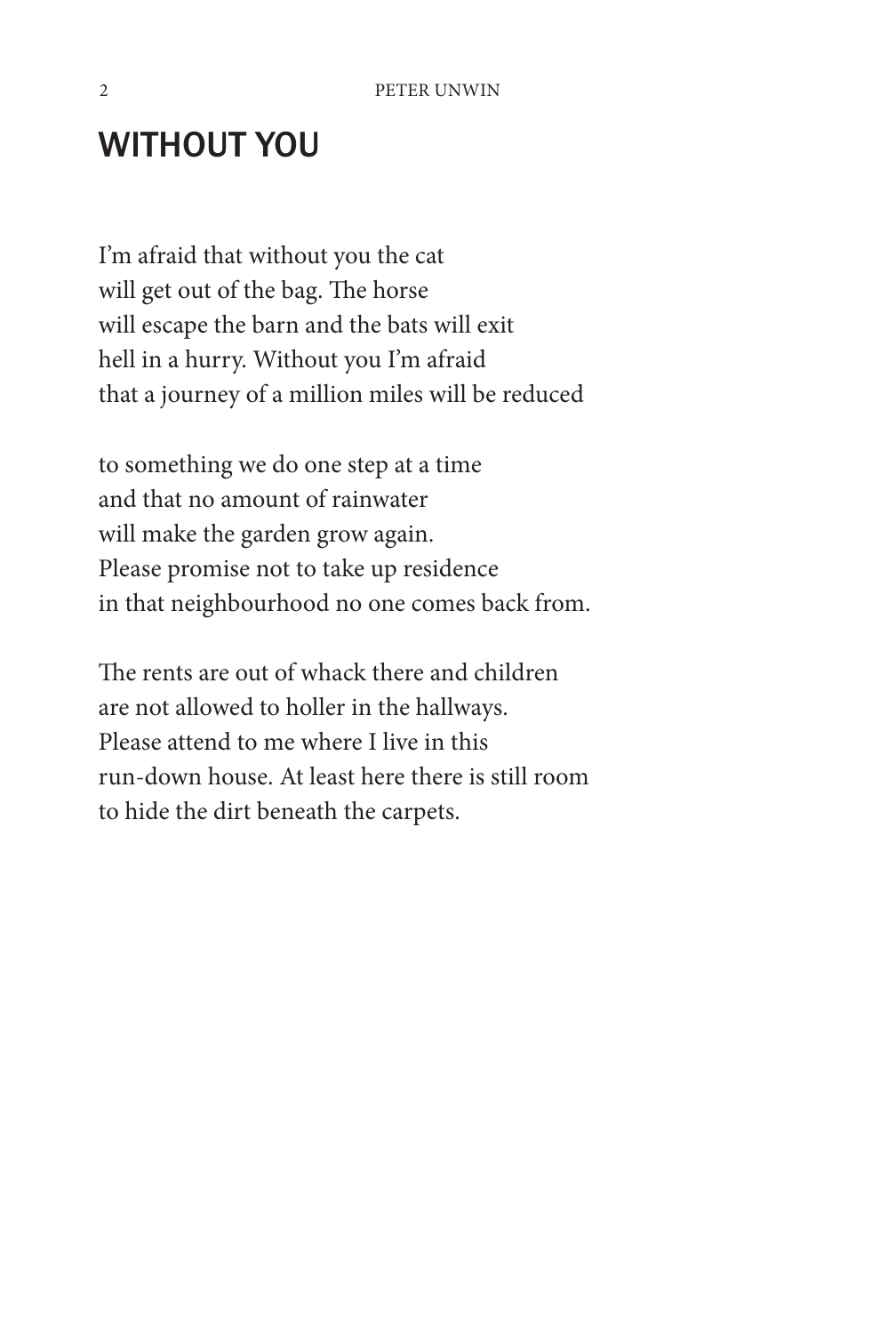## CONSIDER THE BEDSIDE TABLE

As if the bed isn't bad enough consider the bedside table the indiscretions it has witnessed; the evidence that lies on top of it the diaries that tell all, the lovers who placed their contraceptives there waiting for the right moment.

The bed is bad but the bedside table is where it starts; the first place they dust for fingerprints, the glass of water that washes down God knows what now contains countless bubbles of what appears to be air.

Whose earrings are those anyways and what are they doing on my bedside table? Between the bed and the bedside table A whole family can go missing.